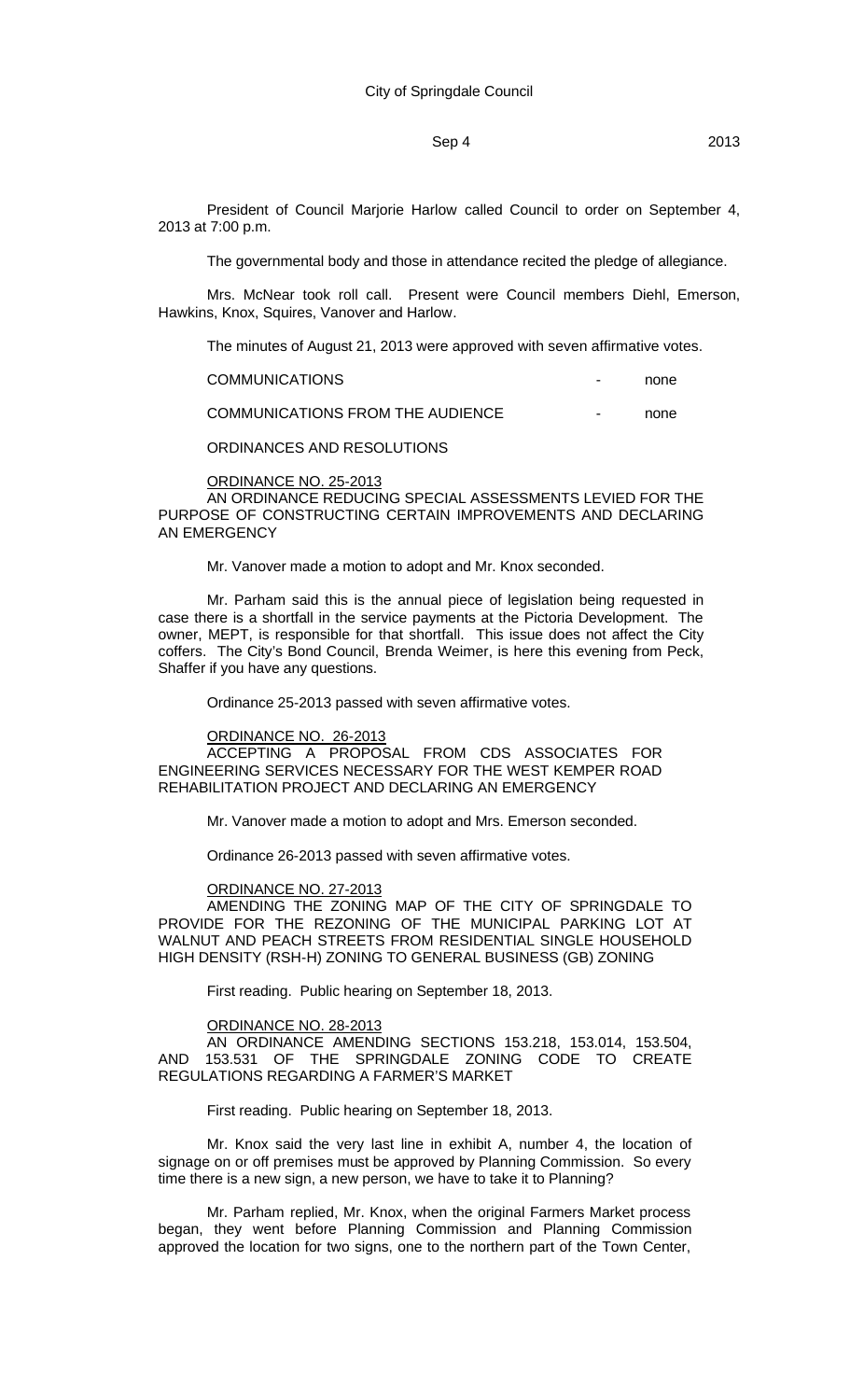the other to the southern part on SR 4. If the Farmers Market proceeds as anticipated, it will be back at the Church Street parking lot. If that is the case, they (Springdale Chamber of Commerce) will come before Planning Commission for approval. I can't see them coming back each time they want to relocate it.

Mr. Knox said that wasn't my point. It says on and off and I read it to mean every one of the tenants would have to have their signs approved. This only applies to the Farmers Market signs.

Mr. Parham replied yes, it does not apply to the individual tenants.

### ORDINANCE NO. 29-2013

AUTHORIZING THE CITY ADMINISTRATOR TO DISCARD PROPERTY THAT HAS BEEN DETERMINED TO HAVE NO VALUE AND DECLARING AN **EMERGENCY** 

Mr. Knox made a motion to adopt and Mr. Vanover seconded.

Ordinance 29-2013 passed with seven affirmative votes.

OLD BUSINESS **and the set of the set of the set of the set of the set of the set of the set of the set of the set of the set of the set of the set of the set of the set of the set of the set of the set of the set of the se** 

## NEW BUSINESS

Mr. Vanover said I got a letter this evening at the house addressed to me outlining some issues. Unfortunately, the person who sent it did not sign it. If any of our residents have an issue or want to contact us, please give us contact information where we can reach you. I'd be happy to respond but if it's not identified that's all we can do.

Mayor Webster said we would be more than happy to read the letter into the public record but we're not going to read anonymous letters into the record.

## MEETINGS AND ANNOUNCEMENTS

| <b>Planning Commission</b> | $\sim$ | Sep 10 |
|----------------------------|--------|--------|
| Board of Health            |        | Sep 12 |
| Board of Zoning Appeals    | $\sim$ | Sep 17 |

Mr. Thamann announced the second annual Millcreek ReCreation Celebration will take place Saturday, September 28 at Twin Creek Preserve in Sharonville. For more information contact Annie Rahall at the Millcreek Watershed Council at 563-8800. The Upper Millcreek Watershed Cleanup will take place October 5 and Springdale is participating in this. They will convene at Beckett Park in West Chester and they will tackle various sites in West Chester, Fairfield and Liberty Township along with Springdale and Hamilton. It is family friendly and open to all ages. Our clean up will take place at Beaver Run in Ross Park. Again, for information contact Annie Rahall.

The Recreation Commission wants to make sure everyone is aware of the ComeUnity Bash that will take place September 14 from 3 p.m. to 9 p.m. at the Community Center. The event will feature three local bands, petting zoo, pony rides, family entertainment and hopefully the balloon glow. We're still trying to get that information worked out on the insurance but we're making progress. There will be food and refreshments from various vendors available as well. Parking will be at a premium.

The Retirement Ready Series will have a seminar Tuesday, September 10 which is called "Getting Your Estate Planning in Order". There at two sessions, 2 p.m. and 7 p.m. Registration will be accepted through September 9 at the Community Center.

A free boot camp class is offered at the Community Center on Mondays from 5:30 p.m. to 6:15 p.m. beginning September 9. It is appropriate for all fitness levels and is a great way to lose weight, tone up and have fun. For more information about those events you can contact the Recreation Department at 346-3910.